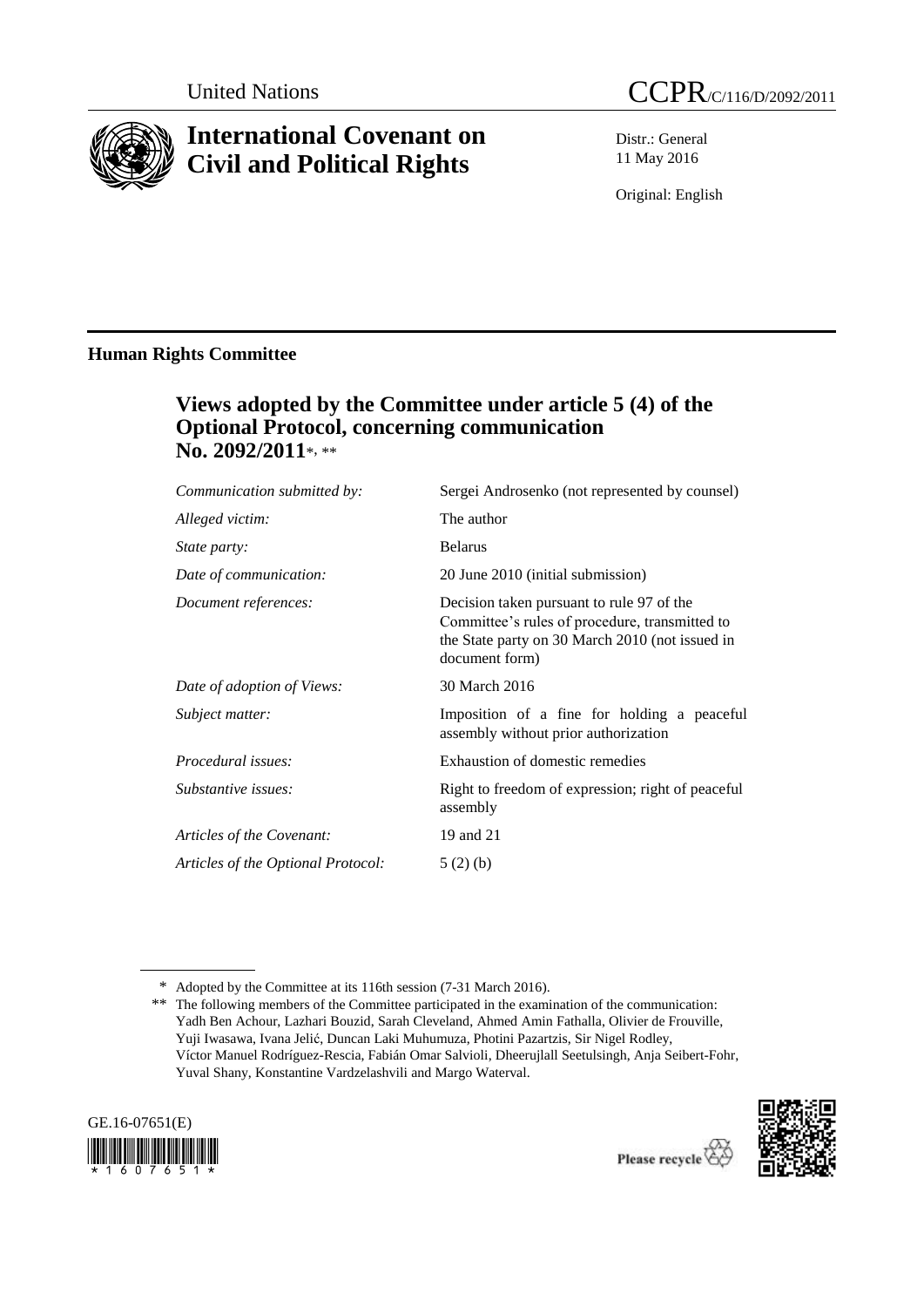1. The author of the communication is Sergei Androsenko, a national of Belarus born in 1988. He claims that the State party violated his rights under articles 19 (2) and 21 of the Covenant. The Optional Protocol entered into force for the State party on 30 December 1992. The author is not represented by counsel.

#### **The facts as submitted by the author**

2.1 On 16 December 2009, the author, together with other activists, handed a petition to representatives of the embassy of the Islamic Republic of Iran in Minsk calling for an end to punishment of homosexuals in that country. <sup>1</sup> After the petition was delivered, the author, together with others, held a peaceful assembly (demonstration) during which he held up a poster that read "Stop killings of gays in Iran". In about 15 minutes, the author was apprehended by the police and taken to the Department of Internal Affairs of the Soviet District, where he was charged with an administrative offence under article 23.34, paragraph 2, of the Code of Administrative Offences of Belarus (conduct of a public gathering), accused of being in violation of the established procedure on the organization of gatherings under the Law on mass events in the Republic of Belarus of 1997. Under that law, organizers of public events are required to obtain permission to conduct a gathering from the local executive authorities 15 days before the holding of the event. The author had failed to request such permission.

2.2 On 23 December 2009, the Court of the Soviet District in Minsk found the author guilty of an administrative offence under article 23.34 of the Code of Administrative Offences and fined him 875,000 Belarusian roubles. <sup>2</sup> The court found that the author and the other participants had taken part in an unauthorized mass event without obtaining prior authorization as required by article 5 of the Law on mass events.

2.3 On 30 December 2009, the author filed a cassation appeal against the decision of the Court of the Soviet District before the City Court of Minsk. On 19 January 2010, the City Court of Minsk confirmed the district court's decision and rejected the author's appeal.

2.4 On 17 February 2010, the author applied for a supervisory review of the lower courts' decisions to the Supreme Court of Belarus. By letter of 7 April 2010, the Deputy Chair of the Supreme Court informed the author that his application was dismissed. The author submits that he has thus exhausted all available domestic remedies.

## **The complaint**

3.1 The author claims that the facts as presented amount to a violation of his rights under article 21 of the Covenant, as the authorities did not provide any justification for the restriction of his rights and for his apprehension. He further claims that the imposed restrictions are not necessary in a democratic society in the interest of national security or public safety, public order, the protection of public health or morals or the protection of the rights and freedom of others. While he admits that he did not request prior authorization to participate in the demonstration, he claims that the legal regime in Belarus, under which prior permission is required before holding such a demonstration, imposes unacceptable restrictions on the freedoms guaranteed under article 21. According to article 5 of the Law on mass events, organizers of demonstrations are required to establish a contract with the Department of the Interior of the District Administration to ensure that public order is maintained during the demonstration; a contract with the Health Department to ensure that medical care is provided; and a contract with the Utilities Department to ensure that the

<sup>&</sup>lt;sup>1</sup> The author is the head of the lesbian, gay, bisexual and transgender human rights project "Gay Belarus".

<sup>&</sup>lt;sup>2</sup> The equivalent of  $\epsilon$ 212.38.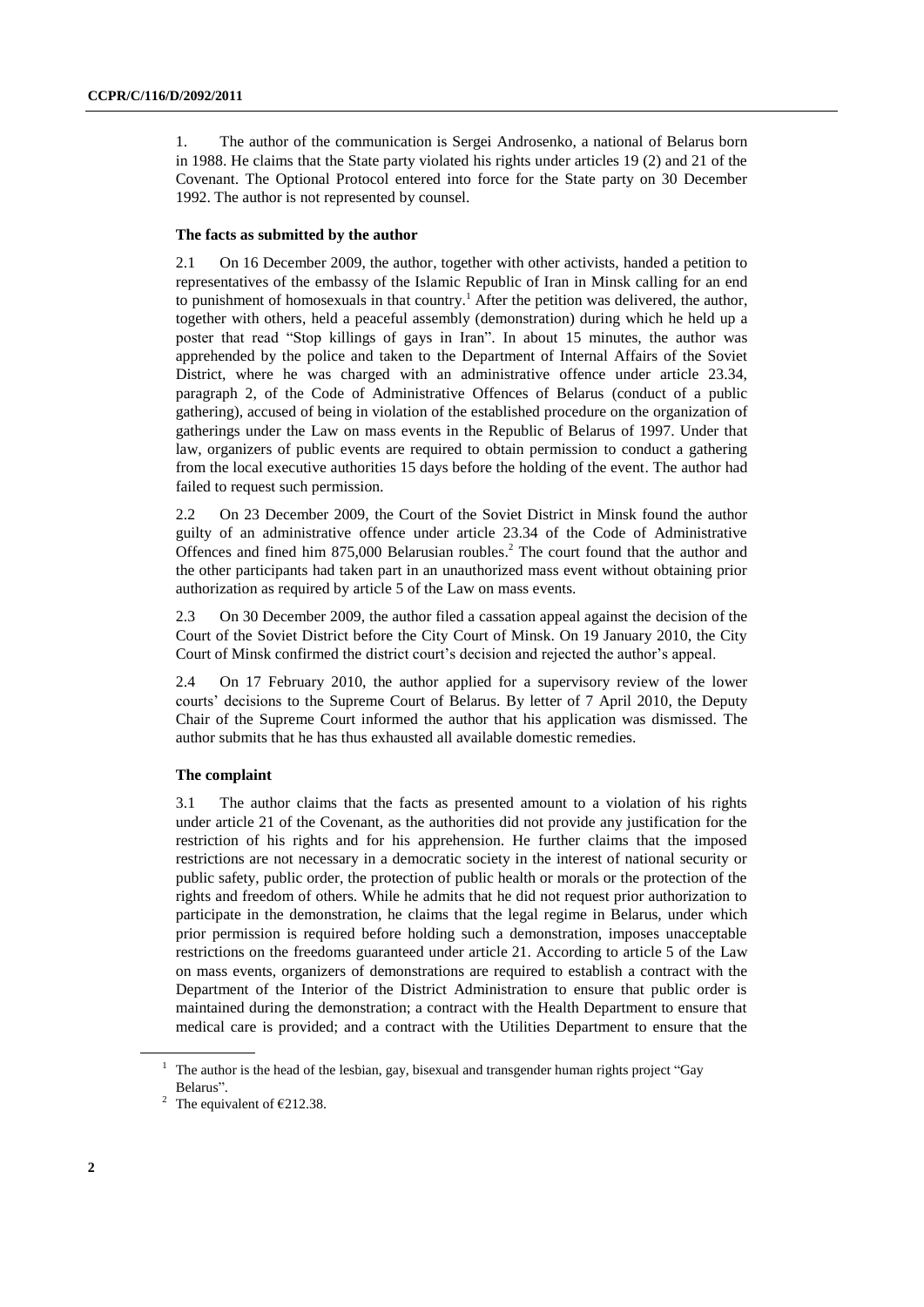area where the demonstration is to take place is cleaned following the event. Demonstrations are also forbidden within 50 metres of diplomatic premises, which the author considers unacceptable in his case, since holding the demonstration at any other location would have defeated its purpose.

3.2 The author also claims that his arrest and conviction amount to a violation of his right to freedom of expression under article 19 of the Covenant. He refers to the Committee's Views<sup>3</sup> in which it found a violation of article 19 despite the fact that the national courts in question had acted in accordance with domestic legislation, and its Views<sup>4</sup> in which it found it incompatible with the Covenant that the State party had given priority to the application of its national law over its obligations under the Covenant. The author further submits that Belarus has not submitted a notification under article 4 (3) of the Covenant to avail itself of the right to derogate from certain rights on the grounds of a public emergency.

#### **State party's observations on admissibility and the merits**

4.1 In a communication dated 14 February 2012, the State party challenged the registration of the communication and its admissibility. It argues that the author failed to exhaust all available domestic remedies as he did not apply for supervisory review of the domestic courts' decisions. In particular, the State party states that the author did not apply to the Chair of the Supreme Court after having received the answer from the Deputy Chair under article 12.11 of the Procedural Executive Code on Administrative Offences. The State party submits that there are no legal grounds for the consideration by the State party of the communication either on admissibility or on the merits.

4.2 By a note verbale dated 4 January 2013, the State party reiterated its position regarding the admissibility of the communication.

### **Authors' comments on the State party's observations**

5. In a communication dated 6 September 2012, the author stated that the decision on cassation of the Minsk City Court had become executory. He argues that the supervisory review procedure cannot be considered an effective domestic remedy because an appeal submitted under the procedure would not automatically result in the repeal of the court decision. Public officials would consider such an appeal unilaterally and in the absence of the individual who was the subject of the administrative procedures in question. The author refers to the Committee's jurisprudence<sup>5</sup>, in which it stated that the supervisory review was a discretionary review process common in former Soviet Republics, which the Committee had previously considered not to constitute an effective remedy for the purposes of exhaustion of domestic remedies. He recalls in this regard that his appeals to the Chair of the Minsk City Court and the Chair of the Supreme Court under the supervisory review procedure were rejected. He notes in particular that the reply from the Supreme Court was signed by the Deputy Chair, despite the fact that the appeal had been addressed specifically to the Chair. The author considers that in these circumstances, repeated appeals to the Chair of the Court would stand little chance of success. As to the State party's reference to article 12.11 of the Procedural Executive Code on Administrative Offences, the author states that the provision does not establish a requirement of a consecutive appeal first to the Deputy

<sup>3</sup> See communication No. 1022/2001, *Velichkin v. Belarus*, Views adopted on 20 October 2005, para. 7.2.

<sup>4</sup> See communication No. 628/1995, *Tae Hoon Park v. Republic of Korea*, Views adopted on 3 November 1998, para. 10.4.

<sup>5</sup> See communication No. 1418/2005, *Iskiyaev v. Uzbekistan,* Views adopted on 20 March 2009, note 7.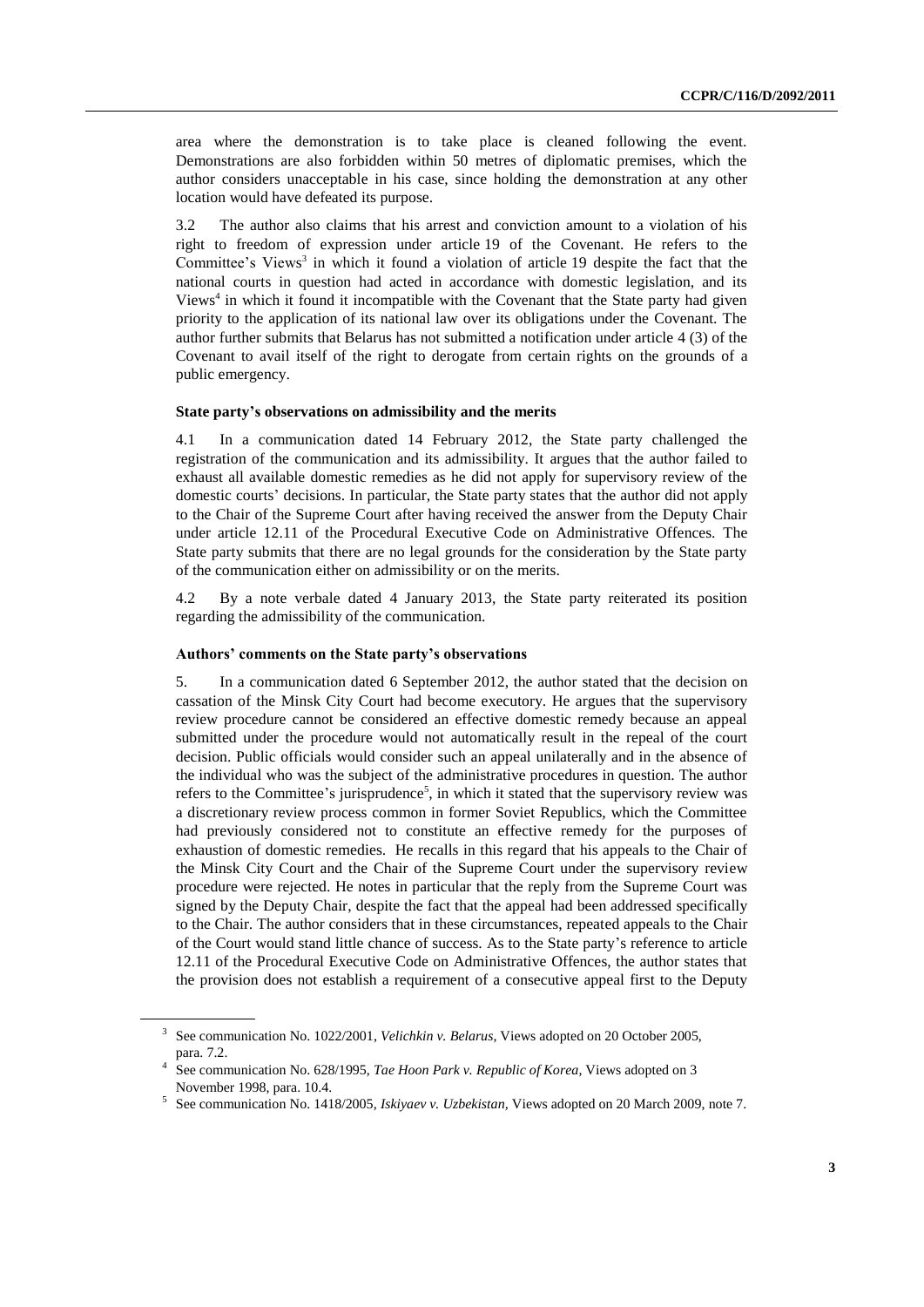Chair and then to the Chair of the Court. He concludes that all available and effective domestic remedies have been exhausted in his case.

### **Issues and proceedings before the Committee**

#### *Consideration of admissibility*

6.1 Before considering any claim contained in a communication, the Committee must decide, in accordance with rule 93 of its rules of procedure, whether the communication is admissible under the Optional Protocol.

6.2 The Committee has ascertained, as required under article 5 (2) (a) of the Optional Protocol, that the same matter is not being examined under another procedure of international investigation or settlement.

6.3 The Committee takes note that the State party has challenged the admissibility of the communication, claiming that under the supervisory review proceedings before the Supreme Court, the author should have requested a review by the Chair of the Court after he had received an answer from the Deputy Chair. From the documents on file, however, it transpires that the author did indeed address his application for supervisory review to the Chair of the Supreme Court, although the letter dismissing his application was signed by the Deputy Chair.<sup>6</sup> In the circumstances, the Committee considers that it is not precluded by article 5 (2) (b) of the Optional Protocol from examining the present communication.

6.4 The Committee considers that the author has sufficiently substantiated his claims under articles 19 (2) and 21 of the Covenant for purposes of admissibility. It therefore declares them admissible and proceeds with its examination of the merits.

#### *Consideration of the merits*

7.1 The Committee has considered the communication in the light of all the information made available to it by the parties, as provided under article 5 (1) of the Optional Protocol.

7.2 The Committee notes the author's claim that his apprehension and conviction for his participation in a peaceful demonstration held without prior authorization constitute an unjustified restriction on his rights to freedom of expression and to freedom of assembly as protected by articles 19 (2) and 21 of the Covenant. The Committee must therefore consider whether the restriction imposed on the author's rights in the present case are justified under any of the criteria set out in article 19 (3) and in the second sentence of article 21 of the Covenant.

7.3 The Committee recalls that article 19 (3) of the Covenant allows certain restrictions only as provided by law and necessary for the respect of the rights and reputation of others and for the protection of national security or public order (*ordre public*) or public health or morals. The Committee refers to its general comment No. 34 (2011) on the freedoms of opinion and expression, in which it stated that those freedoms were indispensable conditions for the full development of the person and were essential for any society. They constituted the foundation stone for every free and democratic society. Any restriction on the exercise of those freedoms must conform to the strict tests of necessity and

<sup>6</sup> See communications No. 836/1998, *Gelazauskas v. Lithuania*, Views adopted on 17 March 2003, para 7.4; No. 1851/2008, *Serkerko v. Belarus*, Views adopted on 28 October 2013, para 8.3; Nos. 1919-1920/2009, *Protsko and Tolchin v. Belarus*, Views adopted on 1 November 2013, para. 6.5; No. 1784/2008, *Schumilin v. Belarus*, Views adopted on 23 July 2012, para. 8.3; No. 1814/2008, *P.L. v. Belarus*, decision of inadmissibility adopted on 26 July 2011, para. 6.2; and No. 2041/2011, *Dorofeev v. Russian Federation*, Views adopted on 11 July 2014, para 8.6.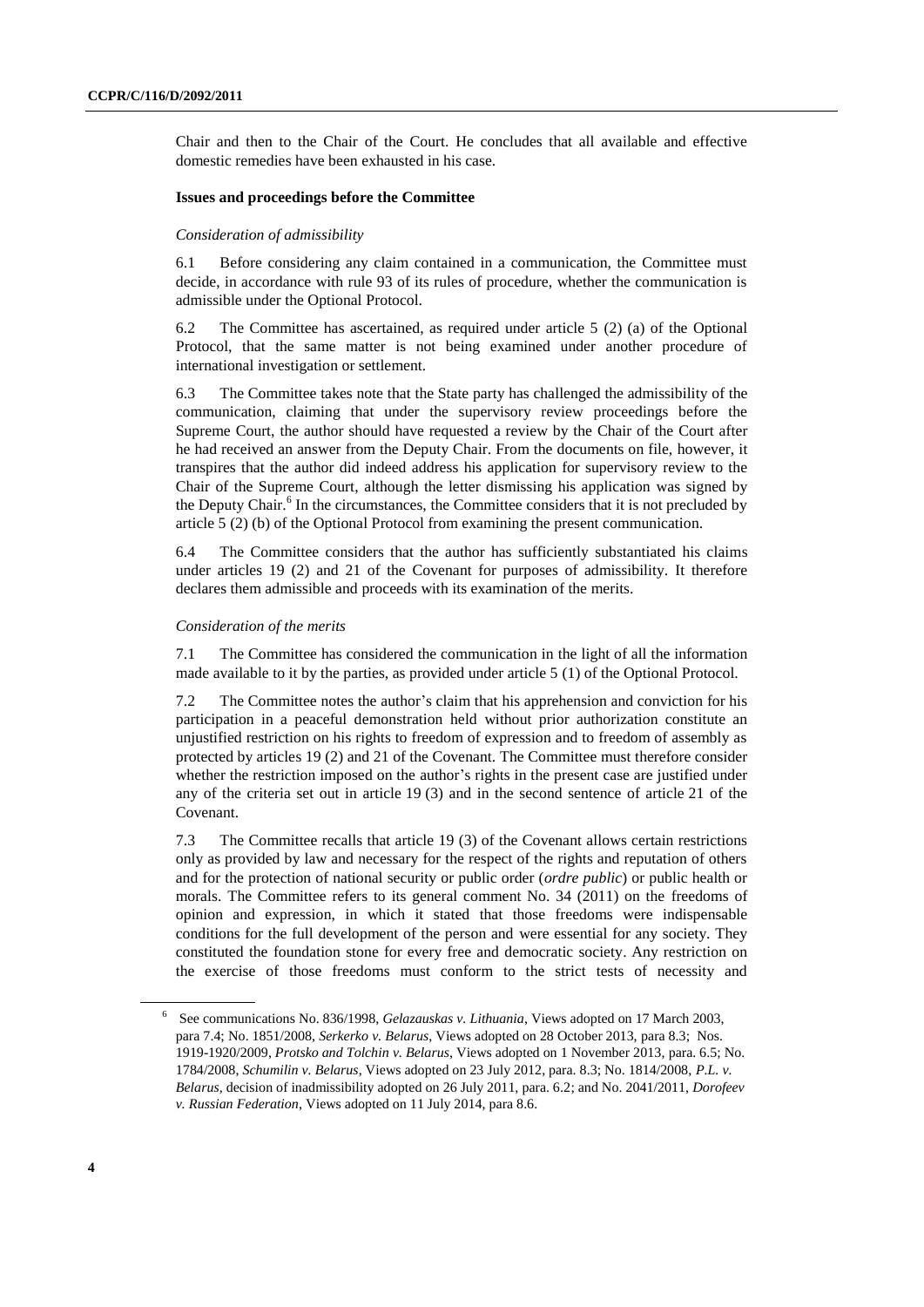proportionality. Restrictions must be applied only for those purposes for which they were prescribed and must be directly related to the specific need on which they were predicated. The Committee recalls<sup>7</sup> that it is for the State party to demonstrate that the restrictions on the author's rights under article 19 were necessary and proportionate.

7.4 The Committee also recalls that the right of peaceful assembly, as guaranteed under article 21 of the Covenant, is a fundamental human right that is essential for the public expression of one's views and opinions and is indispensable in a democratic society. This right entails the possibility of organizing and participating in a peaceful assembly, including the right to a stationary assembly (such as a picket) in a public location. The organizers of an assembly generally have the right to choose a location within sight and hearing of their target audience; no restriction to this right is permissible unless it is imposed in conformity with the law and is necessary in a democratic society, in the interests of national security or public safety, public order, protection of public health or morals or protection of the rights and freedoms of others. The State party is thus under the obligation to justify the limitation of the right protected by article 21 of the Covenant.

7.5 The Committee notes the author's allegations that he was apprehended and brought to a police station for participating in a peaceful but unauthorized demonstration and for holding a poster that read "Stop killings of gays in Iran" in front of the embassy of the Islamic Republic of Iran in Minsk. He later received an administrative fine for the violation of article 23.34, paragraph 1, of the Belarus Code of Administrative Offences.

7.6 The Committee notes the author's claim that he was unable to request prior authorization to participate in the demonstration owing to the stringent regime of the Law on mass events, which imposes unreasonable restrictions on the right guaranteed by article 21 of the Covenant. The Committee recalls that, while imposing restrictions on the right of freedom of peaceful assembly, the State party should be guided by the aim of facilitating the right, rather than seeking unnecessary or disproportionate limitations to it.<sup>8</sup> In that regard, the Committee notes that, while the restrictions imposed in the author's case were in accordance with the law, the State party has not attempted to explain why such restrictions were necessary and whether they were proportionate for one of the legitimate purposes set out in the second sentence of article 21 of the Covenant. Nor did the State party explain how, in practice in the present case, the author's participation in a peaceful demonstration in which only a few persons participated could have violated the rights and freedoms of others or posed a threat to the protection of public safety or public order or of public health or morals. The Committee observes that, while ensuring the security and safety of the embassy of a foreign State may be regarded as a legitimate purpose for restricting the right to peaceful assembly, the State party must justify that the apprehension of the author and the imposition on him of an administrative fine were necessary and proportionate to that purpose. Therefore, in the absence of any pertinent explanation from the State party, the Committee considers that due weight must be given to the author's allegations.

7.7 The Committee notes that the author was apprehended and given an administrative fine in accordance with article 23.34, paragraph 1, of the Code of Administrative Offences of Belarus because of his participation in an unauthorized demonstration. The Committee notes that the State party has failed to demonstrate that the apprehension and fine imposed

<sup>7</sup> See, for example, communications No. 1830/2008, *Pivonos v. Belarus,* Views adopted on 29 October 2012, para. 9.3 and No. 1785/2008, *Olechkevitch v. Belarus,* Views adopted on 18 March 2013, para. 8.5.

<sup>8</sup> See communication No. 1948/2010, *Turchenyak et al. v. Belarus*, Views adopted on 24 July 2013, para. 7.4.